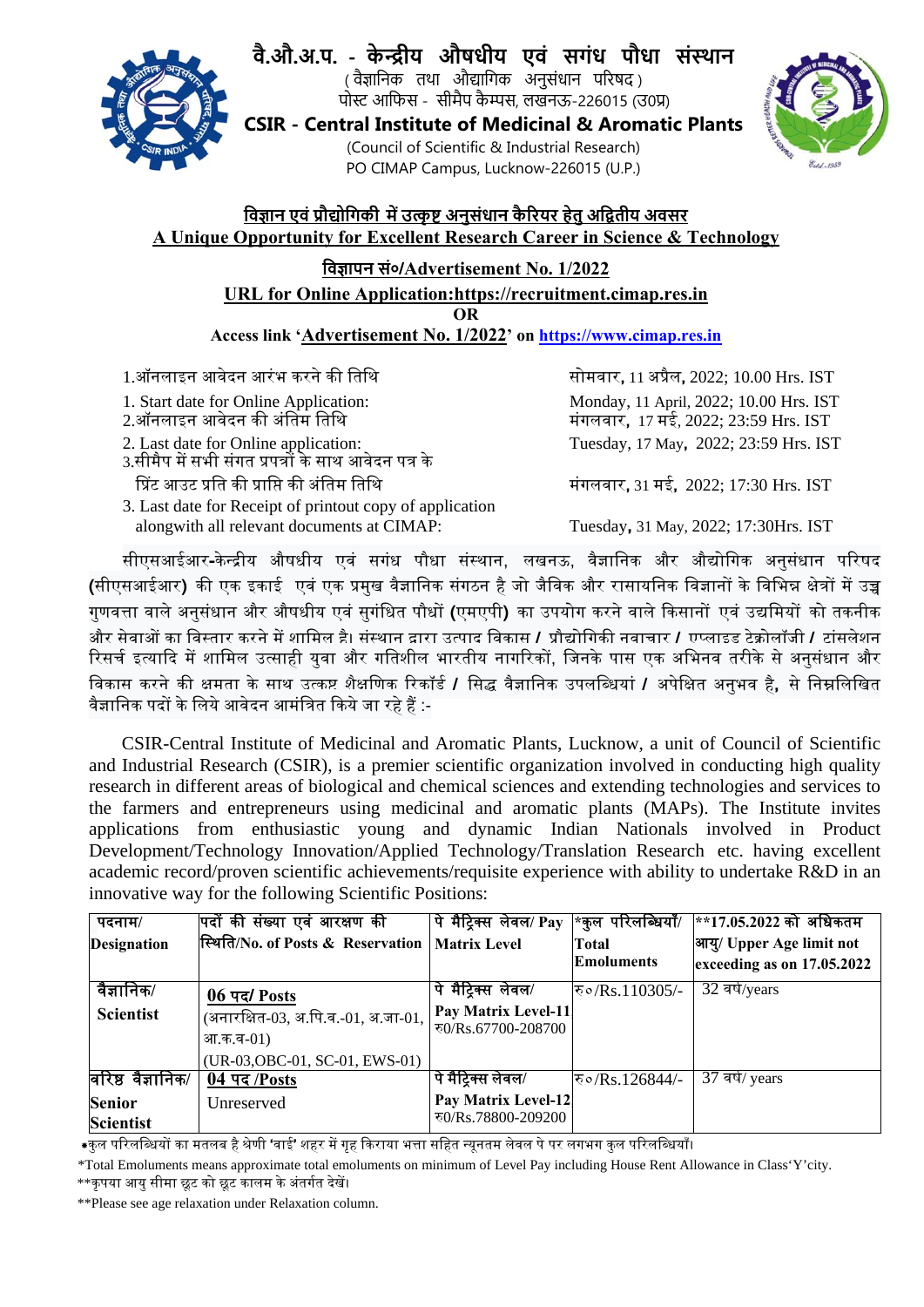## **(A): Scientist Posts (Entry Level)**

| $(1 - 1)$<br>Post<br>Code | Pay Matrix<br>Level                  | Name, Area &<br>No. of Post with                                                       | <b>Essential Educational</b><br><b>Qualification &amp; Experience</b>                                                                                                                                    | <b>Desirable Qualification/</b><br><b>Experience</b>                                                                                                                                                                | <b>Job Specification/</b><br>likely place of                                                                                                                                                                                |
|---------------------------|--------------------------------------|----------------------------------------------------------------------------------------|----------------------------------------------------------------------------------------------------------------------------------------------------------------------------------------------------------|---------------------------------------------------------------------------------------------------------------------------------------------------------------------------------------------------------------------|-----------------------------------------------------------------------------------------------------------------------------------------------------------------------------------------------------------------------------|
| S0122                     | <b>PML-11</b><br>Rs.67700-<br>208700 | reservation status<br>Scientist<br>(Agronomy)<br>01 Post<br>Reserved for<br><b>EWS</b> | M.Sc.in Botany/Agronomy/<br>Soil Science followed by Ph.<br>D. thesis submitted in the<br>area of agronomy.                                                                                              | Working experience and<br>expertise in organic and<br>natural farming<br>techniques and good<br>agricultural practices as<br>evident from research<br>publications in SCI<br>journals.                              | posting<br>To work in the area<br>of agronomy and<br>field visits to<br>farmers in order to<br>advise them on<br>production<br>techniques for<br>medicinal and<br>aromatic plants.<br>Place of work:                        |
| S0222                     | <b>PML-11</b><br>Rs.67700-<br>208700 | Scientist<br>(Phytochemistry)<br>01 Post<br>Unreserved                                 | M.Sc. (Biochemistry/<br>Biotechnology/Life<br>Science/Chemistry) followed<br>by Ph.D. thesis submitted in<br>the area of plant<br>phytochemistry/<br>metabolomics.                                       | Working experience in<br>area of isolation,<br>identification and<br>characterization of<br>secondary plant<br>products using high-<br>throughput approaches<br>as evident from<br>publications in SCI<br>journals. | Purara<br>To work for the<br>comprehensive<br>analysis of<br>metabolomes as<br>well as<br>identification,<br>characterization<br>and purification of<br>metabolites using<br>modern<br>approaches.<br><b>Place of work:</b> |
| S0322                     | <b>PML-11</b><br>Rs.67700-<br>208700 | Scientist<br>(Plant Breeding)<br>01 Post<br>Reserved for<br>OBC                        | M.Sc. (Botany / Plant<br>Science / Biotechnology /<br>Plant Physiology/<br>Biochemistry/Life Science)<br>followed by Ph.D. thesis<br>submitted in the area of<br>cytogenetics/plant breeding.            | Working experience in<br>the area of cytogenetics<br>/plant breeding using<br>high throughput<br>approaches as evident<br>from the publications                                                                     | Lucknow<br>To work on<br>medicinal and<br>aromatic plants for<br>their improvement<br>through<br>cytogenetics/plant<br>breeding<br>approaches<br><b>Place of work:</b><br>Pantnagar                                         |
| S0422                     | $PML-11$<br>Rs.67700-<br>208700      | Scientist<br>(Bioprospection)<br>01 Post<br>Unreserved                                 | M.Sc (Botany/Life Science/<br>Biotechnology/<br>Biochemistry/Chemistry)<br>followed by Ph.D. thesis<br>submitted in the area of<br>bioprospection of secondary<br>plant products on various<br>diseases. | Working experience in<br>area of isolation of<br>secondary plant<br>products and<br>establishing their mode<br>of action for improved<br>health as evident from<br>publications in SCI<br>journals.                 | To work for the<br>validation of<br>various claims in<br>traditional medicine<br>system using<br>modern<br>approaches.<br><b>Place of work:</b><br>Lucknow                                                                  |
| S0522                     | $PML-11$<br>Rs.67700-<br>208700      | Scientist<br>(Agronomy)<br>01 Post<br>Unreserved                                       | M.Sc.in Botany/Agronomy/<br>Soil Science followed by<br>Ph. D. thesis submitted in the<br>area of agronomy.                                                                                              | Working experience and<br>expertise in organic and<br>natural farming<br>techniques and good<br>agricultural practices as<br>evident from research<br>publications in SCI<br>journals.                              | To work in the area<br>of agronomy and<br>field visits to<br>farmers in order to<br>advise them on<br>production<br>techniques for<br>medicinal and<br>aromatic plants.<br><b>Place of work:</b><br>Lucknow                 |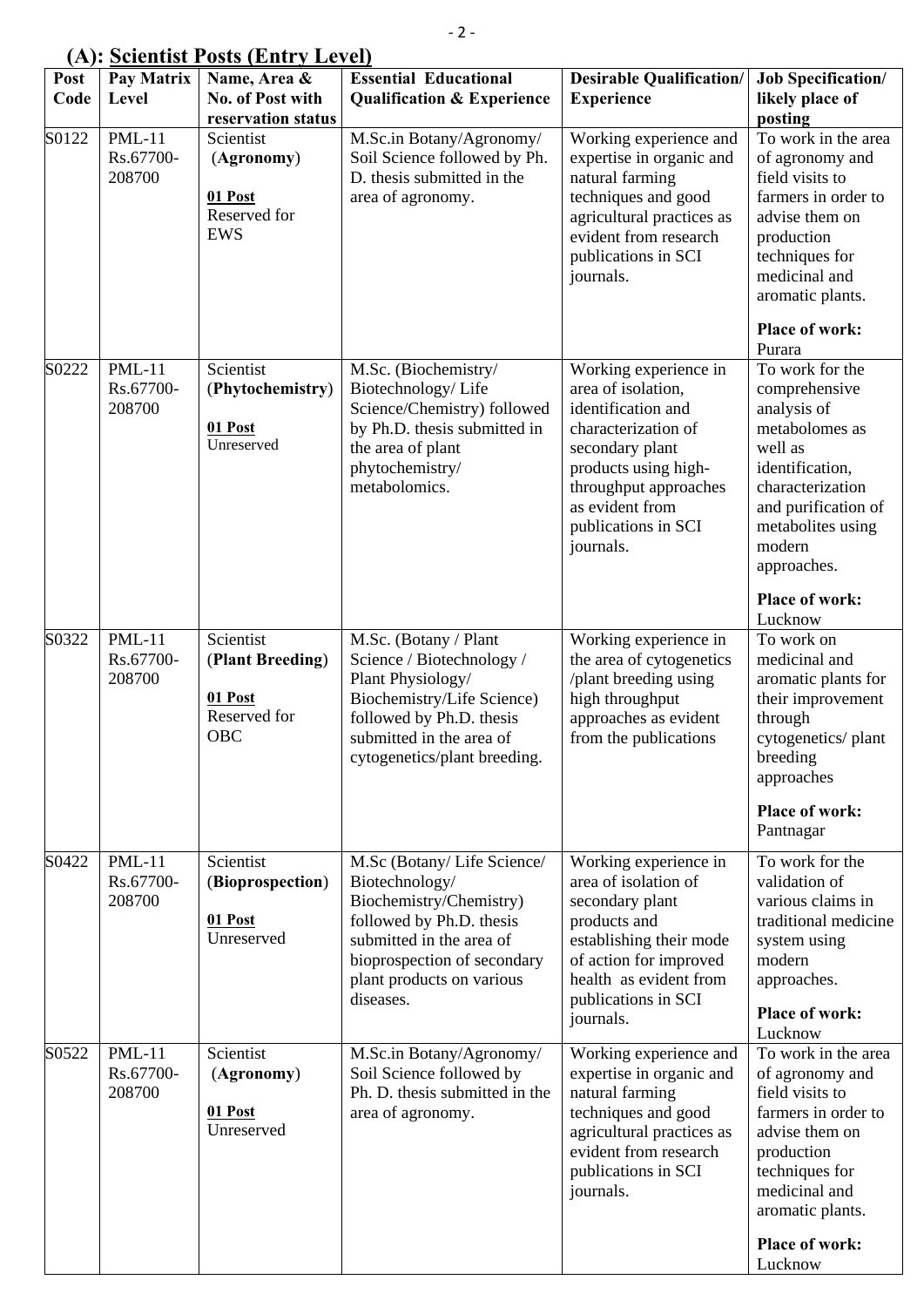| $-3-$ |                                 |                                                             |                                                                                                                                                                                               |                                                                                                                                                 |                                                                                                                                                                        |
|-------|---------------------------------|-------------------------------------------------------------|-----------------------------------------------------------------------------------------------------------------------------------------------------------------------------------------------|-------------------------------------------------------------------------------------------------------------------------------------------------|------------------------------------------------------------------------------------------------------------------------------------------------------------------------|
| S0622 | $PML-11$<br>Rs.67700-<br>208700 | Scientist<br>(Plant Breeding)<br>01 Post<br>Reserved for SC | M.Sc. (Botany / Plant<br>Science / Biotechnology /<br>Plant Physiology/<br>Biochemistry/Life Science)<br>followed by Ph.D. thesis<br>submitted in the area of<br>cytogenetics/plant breeding. | Working experience in<br>the area of cytogenetics<br>/plant breeding using<br>high throughput<br>approaches as evident<br>from the publications | To work on<br>medicinal and<br>aromatic plants for<br>their improvement<br>through<br>cytogenetics/plant<br>breeding<br>approaches<br><b>Place of work:</b><br>Lucknow |

# **(B): Senior Scientist Posts (Lateral Level)**

| Post<br>Code | Pay Matrix<br>Level                  | Name, Area &<br>No. of Post with<br>reservation status                                        | <b>Essential Educational</b><br><b>Qualification &amp; Experience</b>                                                                                                                                                                                                        | <b>Desirable Qualification/</b><br><b>Experience</b>                                                                                                                                                                                         | Job<br>Specification/<br>likely place of<br>posting                                                                                                                                                                                                                                                                            |
|--------------|--------------------------------------|-----------------------------------------------------------------------------------------------|------------------------------------------------------------------------------------------------------------------------------------------------------------------------------------------------------------------------------------------------------------------------------|----------------------------------------------------------------------------------------------------------------------------------------------------------------------------------------------------------------------------------------------|--------------------------------------------------------------------------------------------------------------------------------------------------------------------------------------------------------------------------------------------------------------------------------------------------------------------------------|
| S0722        | <b>PML-12</b><br>Rs.78800-<br>209200 | Senior Scientist<br>(Plant<br><b>Biochemistry</b> )<br>01 Post<br>Unreserved                  | Ph.D. (Biochemistry/<br>Biotechnology/Life<br>Science/Biological<br>Science/Science) in the<br>area of pathways and<br>enzymes associated with<br>secondary plant product<br>biosynthesis with two years<br>of post-doctoral research<br>experience in the relevant<br>area. | Working experience in<br>plant biochemistry/<br>metabolic pathways/<br>enzymology as evident<br>from high quality and<br>impact factor research<br>publications                                                                              | To work on<br>regulatory<br>aspects of<br>metabolic<br>pathways in<br>medicinal and<br>aromatic plants.<br><b>Place of work:</b><br>Lucknow                                                                                                                                                                                    |
| S0822        | <b>PML-12</b><br>Rs.78800-<br>209200 | Senior Scientist<br>(Plant<br><b>Functional</b><br><b>Genomics</b> )<br>01 Post<br>Unreserved | Ph.D. (Biochemistry/<br>Biotechnology/Life<br>Science/Biological<br>Science/Science) in the<br>area of recombinant<br>biotechnology and functional<br>genomics with two years<br>of post-doctoral research<br>experience in the relevant<br>area.                            | Working experience in<br>the area of metabolic<br>pathways and their<br>engineering through<br>modulation of<br>expression of genes<br>through overexpression<br>or genome-editing<br>approaches as evident<br>from research<br>publications | To work for<br>pathway<br>elucidation and<br>engineering of<br>secondary plant<br>products<br>through modern<br>approaches<br>including<br>genome-editing<br><b>Place of work:</b><br>Lucknow                                                                                                                                  |
| S0922        | <b>PML-12</b><br>Rs.78800-<br>209200 | Senior Scientist<br>(Precision<br>Agriculture)<br>01 Post<br>Unreserved                       | Ph.D. (Agronomy/<br><b>Agricultural Physics/Remote</b><br>Sensing & GIS /<br>Geoinformatics/Computer<br>Science/Information<br>Technology) in the area of<br>Precision Agriculture with<br>two years of post-doctoral<br>research experience in the<br>relevant area.        | Working experience in<br>the area of precision<br>agriculture using<br>satellite imaging or<br>unmanned aerial<br>vehicles equipped with<br>multispectral/hyperspect<br>ral/RGB cameras as<br>evident from research<br>publications.         | To develop soft<br>computing<br>algorithms for big<br>data analytics<br>including deep<br>learning and<br>machine learning<br>for good<br>agricultural<br>practices and<br>advisories for<br>biotic and abiotic<br>stress conditions<br>in the area of<br>medicinal and<br>aromatic plants<br><b>Place of work:</b><br>Lucknow |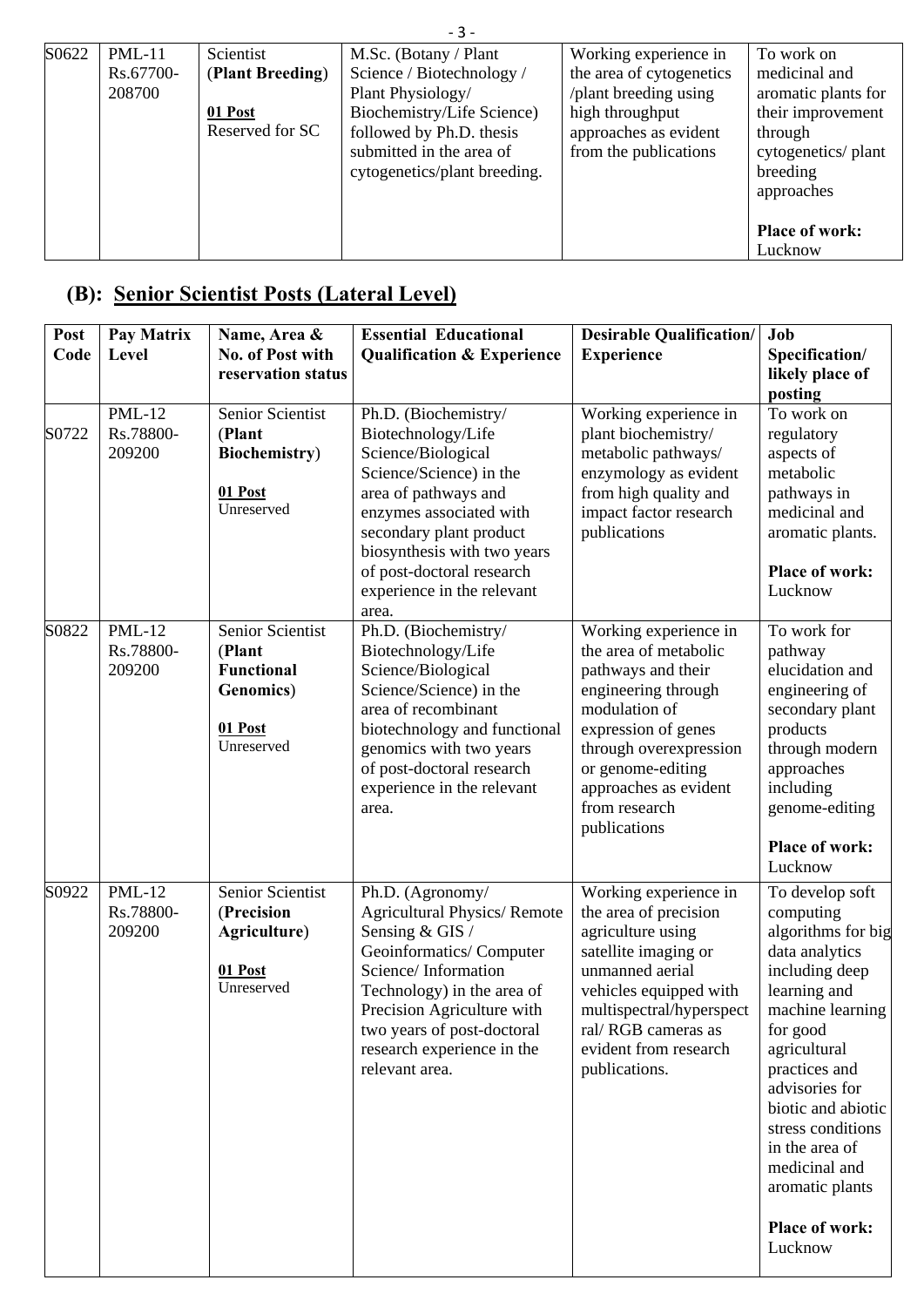| S1022 | $PML-12$                                                                                                                    | <b>Senior Scientist</b> | Ph.D. in any Science subject | Experience in           | To contribute to      |
|-------|-----------------------------------------------------------------------------------------------------------------------------|-------------------------|------------------------------|-------------------------|-----------------------|
|       | Rs.78800-                                                                                                                   | (Marketing and          | in the areas of agriculture  | marketing/business      | the development       |
|       | 209200                                                                                                                      | <b>Business</b>         | business/agricultural        | plan development,       | and growth of         |
|       |                                                                                                                             | Development)            | economics/ agriculture       | coordination and        | technology            |
|       |                                                                                                                             |                         | management                   | execution for herbal    | marketing             |
|       |                                                                                                                             | 01 Post                 | followed by two years        | products. Excellent     | ventures of the       |
|       |                                                                                                                             | Unreserved              | post-doctoral research       | communication skill and | institute and         |
|       |                                                                                                                             |                         | experience in relevant area  | experience in           | development of        |
|       |                                                                                                                             |                         |                              | data management         | Strategic             |
|       |                                                                                                                             |                         |                              |                         | <b>Business Plan</b>  |
|       |                                                                                                                             |                         |                              |                         | for the products      |
|       |                                                                                                                             |                         |                              |                         | developed by          |
|       |                                                                                                                             |                         |                              |                         | the institute.        |
|       |                                                                                                                             |                         |                              |                         |                       |
|       |                                                                                                                             |                         |                              |                         | <b>Place of work:</b> |
|       |                                                                                                                             |                         |                              |                         | Lucknow               |
|       | Abbreviations: UR-Unreserved, SC- Scheduled Caste, ST- Scheduled Tribe, EWS-Economically Weaker Section, OBC-Other Backward |                         |                              |                         |                       |

**Class, PWD- Persons with Disability.** 

#### सामान्य सचना एव ू शत ं ᱸ**/ General Information and Conditions:-**

## **1.** पिरषद सवा क े े तहत लाभ **/Benefits under Council service:**

- क) केन्द्र सरकार के कर्मचारियों को देय तथा सीएसआईआर के लिए लागू किए गए सामान्य भत्ते जैसे कि महंगाई भत्ता **(डीए), मकान** िकराया भᱫा **(**एचआरए**)**, पिरवहन भᱫा **(**टीए**)** इत्यािद इन पदᲂ पर दय ह े ᱹ| पिरषद कमर्चारी उपलब्धता के आधार पर सीएसआईआर आवास आवंटन नियमावली के अनुसार अपने पात्रता प्रकार के आवास के भी पात्र हैं परंतु इस स्थिति में एचआरए देय नहीं होगा ।
- a) These posts carry usual allowances i.e. Dearness Allowance (DA), House Rent Allowance (HRA), Transport Allowance (TA) etc. as admissible to the central government employees and as made applicable to CSIR. Council employees are also eligible for accommodation of their entitled type as per CSIR Residence allotment rules depending on availability in which case HRA will not be admissible.
- ख) पदों की प्रत्येक श्रेणी के लिए बताई गई परिलब्धियों के अतिरिक्त सीएसआईआर नियमानुसार नई पेंशन योजना, 2004 की प्रयोज्यता, चिकित्सा व्यय की प्रतिपूर्ति, अवकाश यात्रा रियायत और गृह निर्माण अग्रिम जैसे लाभ भी उपलब्ध हैं |
- b) In addition to the emoluments indicated against each category of posts, benefits such as applicability of New Pension Scheme 2004, reimbursements of Medical Expenses, Leave Travel Concession and House Building Advance are available as per CSIR rules.
- ग) सीएसआईआर योग्य उम्मीदवारों को मूल्यांकन प्रोन्नति योजना के तहत करियर में उन्नति के बेहतरीन अवसर प्रदान करता है |
- c) CSIR provides excellent opportunities to deserving candidates for career advancement under Assessment Promotion Scheme.

#### **2.** अन्य शत**/ Other Conditions:-** ᱸ

- क) आवेदक भारत का नागिरक हो |
- a) The applicant must be a citizen of India.
- ख) सभी आवेदकों को विज्ञापन में दर्शाए गए पद की अनिवार्य अहताओं और अन्य शर्तों को ऑनलाइन आवेदन करने की अंतिम तिथि अर्थात् **दिनांक 17.05.2022** को पूर्ण करना चाहिये | उन्हें सलाह दी जाती है कि आवेदन करने से पुर्व संतुष्ट हों लें कि ऑनलाइन आवेदन करने की अंतिम तिथि को वे विभिन्न पदों के लिए निर्धारित न्यूनतम अनिवार्य योग्यताएँ रखते हैं | पात्रता के संबंध में किसी पूछ-ताछ का जवाब नहीं दिया जाएगा | निर्धारित अनिवार्य योग्यता न्यूनतम योग्यता है तथा केवल निर्धारित आवश्यक योग्यता के होने पर ही उम्मीदवार साक्षात्कार के लिए बुलाए जाने के पात्र नहीं हो जाते | उम्मीदवारों की छँटनी के लिए विधिवत् रूप से गठित छान-बीन समिति अपने स्वयं के मापदंड अपनाएगी | इसलिए उम्मीदवार को न्युनतम निर्धारित योग्यता से ऊपर की अपनी सभी योग्यता और प्रासंगिक क्षेत्र में अनुभव, दस्तावेज़ों से समर्थित, का आवेदन में उल्लेख करना चाहिए | पी.एच.डी. पर्णता की तिथि प्रोवीजनल डिग्री प्रमाण-पत्र/नोटिफिकेशन की तिथि से मानी जाएगी।
- b) All applicants must fulfill the essential requirements of the post and other conditions stipulated in the advertisement as on the last date of submission of online application i.e. **17.05.2022**. They are advised to satisfy themselves before applying that they possess at least the essential qualifications laid down for various posts as on the last date of submission of online applications. No enquiry asking for advice as to eligibility will be entertained. The prescribed essential qualifications are the minimum and the mere possession of the same does not entitle candidates to be called for interview. The duly constituted Screening Committee will adopt its own criteria for short-listing the candidates. The candidate should therefore, mention in the application all the qualifications and experiences in the relevant area over and

 $-1$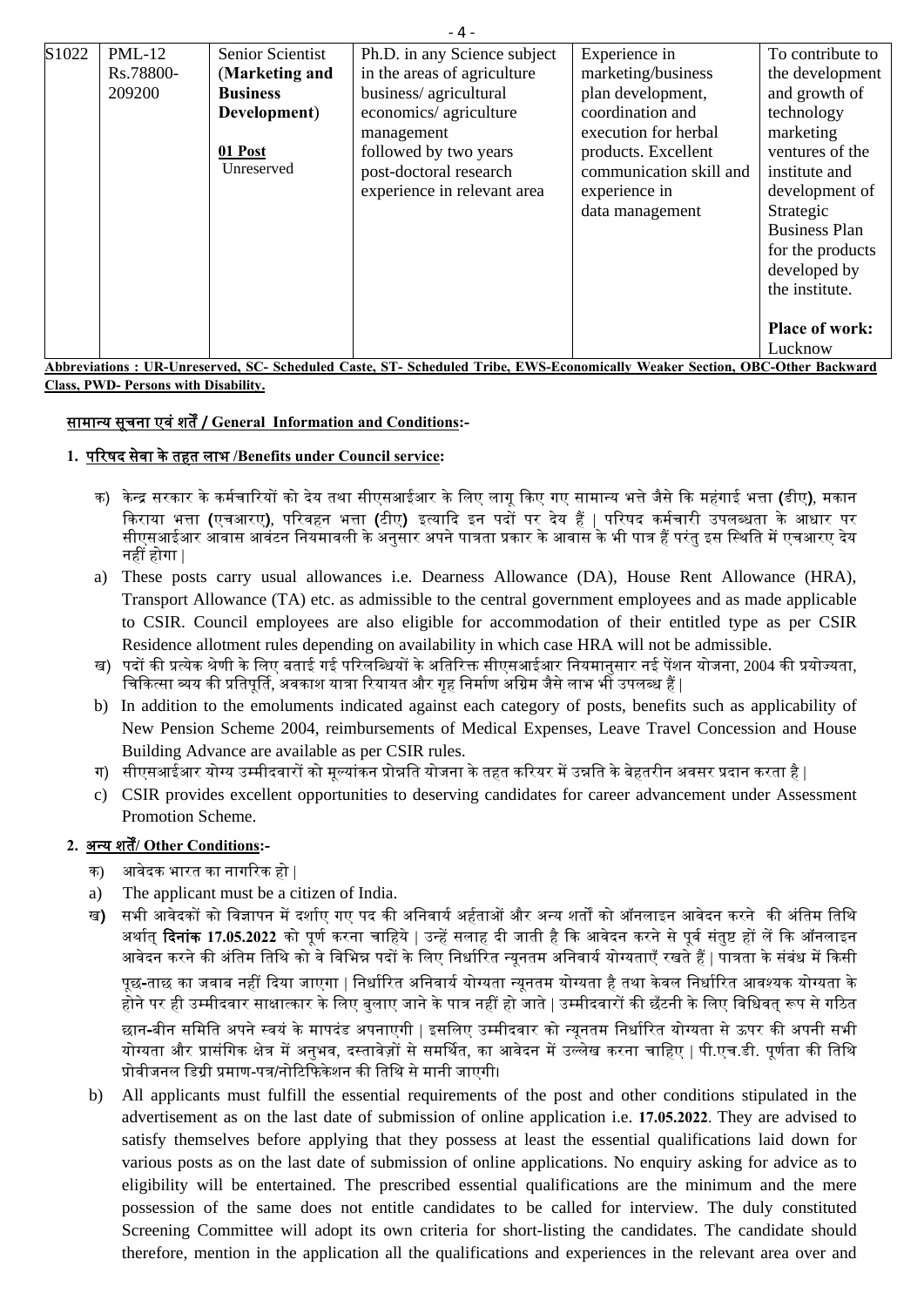above the minimum prescribed qualification, supported with documents. Completion of Ph.D. degree will be reckoned from the date of issue of provisional certification/notification.

- ग**)** ऑनलाइन आवेदन की हाडर् कॉपी **(**िपर्ट**-**आउट**)** के साथ पर्ासंिगक शैक्षिणक योग्यता और अनुभव **(**यिद कोई हो) की स्वयं सत्यािपत प्रतियाँ लगी होनी चाहिए | निर्धारित योग्यता मान्यता प्राप्त विश्वविद्यालयों**/**संस्थानों इत्यादि से प्राप्त की गई होनी चाहिए | अपूर्ण आवेदन**/**आवश्यक प्रमाण पत्रों या दस्तावेज़ों के बिना प्राप्त आवेदन अस्वीकार कर दिए जाएंगे |
- c) The hard copy (print-out) of the application, generated after filling online application form should be accompanied by self attested copies of the relevant educational qualification, experience. The prescribed qualifications should have been obtained through recognized Universities/Institutions etc. Incomplete applications received or not accompanied with the required certificates/documents are liable to be rejected.
- घ**)** पीएचडी (प्रस्तत की जा चकी हो) की योग्यता के साथ वैज्ञानिक पद हेत आवेदन करने वाले अभ्यर्थियों को सलाह दी जाती है कि वे पीएचडी प्रस्तुतीकरण की तिथि के प्रमाणिक दस्तावेजी सबत संलग्न करें।
- d) The candidates applying for the post of Scientist with the qualification of Ph.D. (submitted), are advised to enclose authentic documentary proof indicating the date of submission of thesis.
- ङ) पीएचडी प्रमाण-पत्र में पीएचडी अवार्ड होने की तिथि स्पष्ट्या इंगित हो। प्राविधिक प्रमाण-पत्र/नोफिकेशन जारी होने की तिथि से ही पीएचडी पूर्ण मानी जाएगी।
- e) Ph.D. certificate should clearly indicate the date of award of Ph.D. degree. Completion of Ph.D. degree will be reckoned from the date of issue of provisional certificate/notification.
- च) आवश्यक योग्यता में समकक्षता खंड के संबंध में यदि कोई उम्मीदवार किसी विशेष योग्यता को विज्ञापन की आवश्यकता के अनुसार समकक्ष योग्यता होने का दावा करता है तो उम्मीदवार को इस संबंध में जारीकर्ता अधिकारी को दर्शाते हुए **(**संख्या और दिनांक सहित**)** आदशे **/**पतर् िजसके तहत इस योग्यता को समकक्ष माना गया ह,ै पर्स्तुत करना होगा अन्यथा आवेदन अस्वीकर कर िदया जाएगा |
- f) In respect of equivalent clause in Essential Qualifications, if a candidate is claiming a particular qualification as equivalent qualification as per the requirement of advertisement, then the candidate is required to produce order/letter in this regard, indicating the Authority (with number and date) under which it has been so treated otherwise the application is liable to be rejected.
- छ) साक्षात्कार के लिए उम्मीदवारों की छँटनी हेत मान्य अनुभव की गणना करते समय किसी उम्मीदवार द्वारा अंशकालिक आधार पर, दैनिक मज़दरी. अतिथि संकाय इत्यादि के अनभव की अवधि नहीं गिनी जाएगी |
- g) The period of experience rendered by a candidate on part time basis, daily wages, visiting/guest faculty will not be counted while calculating the valid experience for short listing the candidates for interview.
- ज) हिंदी या अंग्रेज़ी के अतिरिक्त अन्य भाषा में प्रस्तुत किसी दस्तावेज़/प्रमाण पत्र का प्रतिलेख, राजपत्रित अधिकारी या नोटरी द्वारा विधिवत साक्ष्यांकित, प्रस्तत करना होगा |
- h) If any document/certificate furnished is in a language other than Hindi or English, a transcript of the same duly attested by a Gazetted Officer or notary is to be submitted.
- झ) अधिकतम आयु सीमा, योग्यता और/या अनुभव के निर्धारण की तिथि ऑनलाइन आवेदन करने की निर्धारित अंतिम तिथि 17.05.2022 होगी |
- i) The date for determining the upper age limit, qualifications and/or experience shall be the closing date prescribed for submission of online applications i.e.**17.05.2022**
- ञ) किसी विषय**/**कार्यक्षेत्र में अनुभव की अवधि, जहाँ भी निर्धारित हो, की गणना उस पद के लिए निर्धारित न्यूनतम शैक्षिक योग्यता प्राप्त करने की ितिथ के बाद की जाएगी |
- j) The period of experience in a discipline / area of work, wherever prescribed shall be counted after the date of acquiring the minimum prescribed educational qualifications prescribed for that post.

ट) अनुभव के समर्थन में प्रमाण-पत्रों/दस्तावेजों में प्रमाण-पत्र जारी करने की तिथि तथा पदभार ग्रहण/छोड़ने की तिथि एवं पदनाम का उल्लेख होना अनिवार्य है। प्रस्ताव/नियुक्ति पत्र/वेतन पर्ची को अनुभव के प्रमाण के रूप में नहीं माना जाएगा। अनुशंसा पत्र को अनुभव प्रमाण पत्र के रूप में तब तक नहीं लगाया जाए, जब तक कि उसमें स्पष्ट रूप से 'से - तक' एवं पद की जानकारी न हो। (सिफारिश जारी करने की एक

संदर्भ संख्या भी वांछनीय है।)

- k) Certificates/documents in support of experience must specify date of joining, date of leaving, designation and the date on which the certificate is issued. Offer/appointment letters/Salary Slips will not be considered as proof of experience. Recommendation letter should be avoided as experience certificates unless it clearly spell out 'from – to' information (a reference number of issue of recommendation is desirable.)
- ठ**) भारत सरकार के निर्देशों में विहित** पात्रता शर्तों को पुरा करने वाले विकलांग व्यक्तियों को आवेदन करने के लिए प्रोत्साहित किया जाता है**|**
- l) Persons with disabilities (PWD) fulfilling the eligibility conditions prescribed under GOI instructions are encouraged to apply.
- ड) अार्थिक रूप से कमजोर वर्गों**(आ.क.व.) हेतु आरक्षित पदों के सापेक्ष आ**वेदन करने वाले अभ्यर्थियों को भारत सरकार, डीओपीटी के नियमानसार सक्षम प्राधिकारी द्वारा जारी एक आय और संपत्ति का प्रमाण पत्र प्रस्तत करना होगा।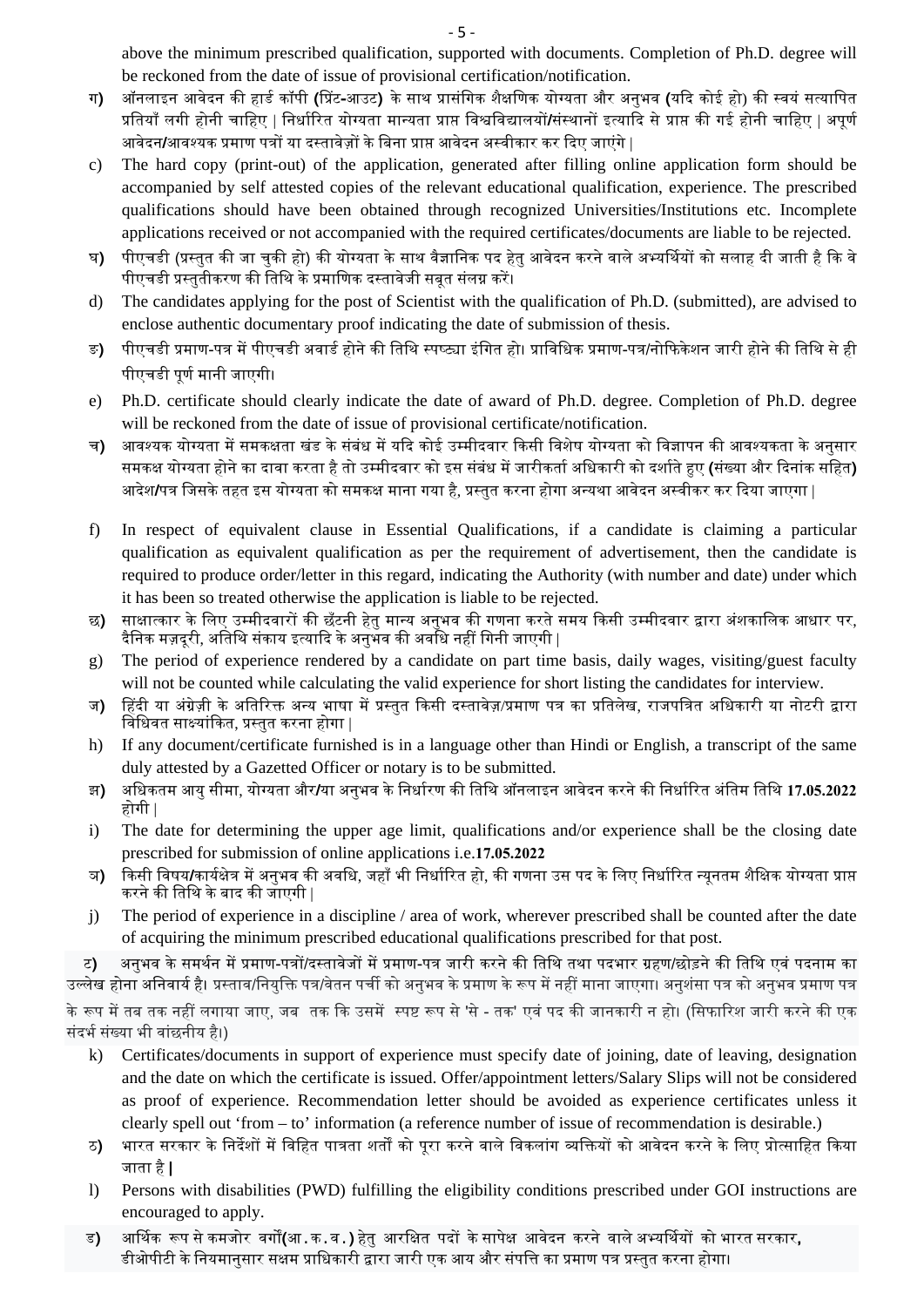- m) Candidates belonging to Economically Weaker Sections applying against the post(s) reserved for this category are required to produce an Income and Asset Certificate issued by a competent authority as per DOPT, Govt. of India rules.
- ढ**)** केवल बाहरी अभ्यर्थियों, जो साक्षात्कार के लिए बुलाए जाने हेतु पात्र पाए गए, को रेल टिकट/रेल टिकट संख्या या यात्रा का कोई अन्य सबूत पर्स्तुत करने पर यातर्ा करने के वास्तिवक स्थान अथवा िनवास के सामान्य स्थान से, जो भी लखनऊ रेलवे स्टेशन के पास हो, यात्रा व वापसी यात्रा का दितीय श्रेणी रेल किराए का भगतान किया जाएगा |
- n) Only outstation candidates found eligible to be called for interview will be paid to and fro single second class rail fare from the actual place of undertaking the journey or from the normal place of their residence whichever is nearer to Lucknow Railway Station on production of Rail Tickets/Rail Ticket Numbers or any other proof of journey.
- ण**)** भारत में जन्मे एवं विदेश में कार्यरत प्रमाणित उत्कष्ठता जो उनके अनसंधान कार्यों से साबित होती हो, वाले अभ्यर्थी, यदि उक्त पदों हेत उचित पाये गए तो उनके खास निवेदन पर चयन समिति यदि चाहे तो उनकी उपस्थिति के बगैर उनके बारे में विचार कर सकती ह। ै
- o) Candidates of Indian origin settled abroad and of proven merit, as evidenced by their research work/publications, if found suitable for the above posts may be considered by the Selection Committee, in Absentia, on specific request of the candidate.
- त) मल दस्तावेजों और आवेदन में दी गई किसी जानकारी में कोई विसंगति पाए जाने पर अभ्यर्थी साक्षात्कार में उपस्थित होने के लिए अयोग्य होगा | ऐसे अभ्यर्थी को किराए का भुगतान भी नहीं किया जाएगा |
- p) Any discrepancy found between the information given in application and as evident in original documents will make the candidate ineligible for appearing in interview. Such candidate will not be paid any fare.
- थ**)** पात्रता, आवेदनों की स्वीकति या अस्वीकति, चयन प्रक्रिया, परीक्षा/साक्षात्कार के संचालन से संबंधित सभी मामलों में सीमैप**/**सीएसआईआर का निर्णय अंतिम तथा अभ्यर्थियों पर बाध्यकारी होगा |
- q) The decision of the CIMAP/CSIR in all matters relating to eligibility, acceptance or rejection of applications, mode of selection, and conduct of examination/interview will be final and binding on the candidates.
- द**)** चयिनत अभ्यिथयᲂ को संस्थान के आरएनडी कायर्कलापᲂ की आवश्यकतानुसार समय**-**समय पर सीमैप मुख्यालय**,** लखनऊ अथवा इसके रिसर्च सेंटरों पंतनगर**/बंगलुर/हैदराबाद/परारा अथवा देश में किसी भी स्थान पर कार्य करने हेत तैयार रहना होगा।**
- **r**) The selected persons should be ready to serve at any of the offices/Research Centres of CSIR-CIMAP located at Lucknow, Bengaluru, Hyderabad, Pantnagar, Purara (Distt. Bageshwar) or at any place of posting in India as per need of CSIR-CIMAP R&D activities.
- ध**)** िकसी भी रूप मᱶ पक्ष**-**पर्चार **(**िसफािरश**)** और**/**या कोई पर्भाव, राजनीितक या अन्यथा, डालना पद के िलए अयोग्यता होगी |
- s) Canvassing in any form and/or bringing any influence, political or otherwise, will be treated as a disqualification for the post.
- न) प्रत्येक पद**/श्रेणी के समक्ष दर्शाई गई रिक्तियां अनं**तिम हैं और अंतिम चयन के समय यह कम या ज़्यादा हो सकती हैं |
- t) The number of vacancies indicated against each category/post is provisional and may vary at the time of selection.
- प) सक्षम प्राधिकारी को इस विज्ञापन के नियम व शर्तों में संशोधन, विलोपन तथा संकलन का अधिकार होगा।
- u) The Competent Authority has a right to amend, delete and add terms and conditions to this advertisement.
- फ) यदि किसी महिला अभ्यर्थी ने विवाह के बाद अपना उपनाम बदल लिया है. तो ऐसी महिला अभ्यर्थी अपने आवेदन के साथ इस संबंध में काननी हलफनामा संलग्न करें. अन्यथा उनके आवेदन पर विचार नहीं किया जाएगा।
- v) If any woman candidate has changed her surname after marriage, she should enclose/send legal affidavit in this regard alongwith her application**,** otherwise her application will not be considered.
- ब) अभ्यर्थियों द्वारा ऑनलाइन आवेदन में भरा गया नाम/उपनाम उनके शैक्षिक योग्यता प्रमाण-पत्र/मार्कशीट में अंकित नाम/ उपनाम के साथ मेल खाना चाहिए। यदि अन्यथा पाया जाता है तो उनका आवेदन सरसरी तौर पर निरस्त कर दिया जाएगा।
- w) The Name/Surname as filled by the candidates in the online application should match with his/her educational qualification certificates/Marksheets. If found otherwise, his/her application will be summarily rejected.
- भ) इस विज्ञापन के अंग्रेजी संस्करण और इसके हिन्दी अनुवाद में विसंगतियों की स्थिति में विज्ञापन का अंग्रेजी संस्करण मान्य होगा।
- x) In case of discrepancy found between English edition of this advertisement and its Hindi translation, the English edition of this Advertisement will be valid.
- म) सीएसआईआर-सीमैप को फिजिकली अथवा वर्चअल मोड में साक्षात्कार कराने का अधिकार है।
- y) CSIR-CIMAP reserves the right to hold the interview either physically or through virtual mode.
- य) सीएसआईआर-सीमैप को बिना कोई कारण बताए इस विज्ञापन को निरस्त करने का अधिकार है।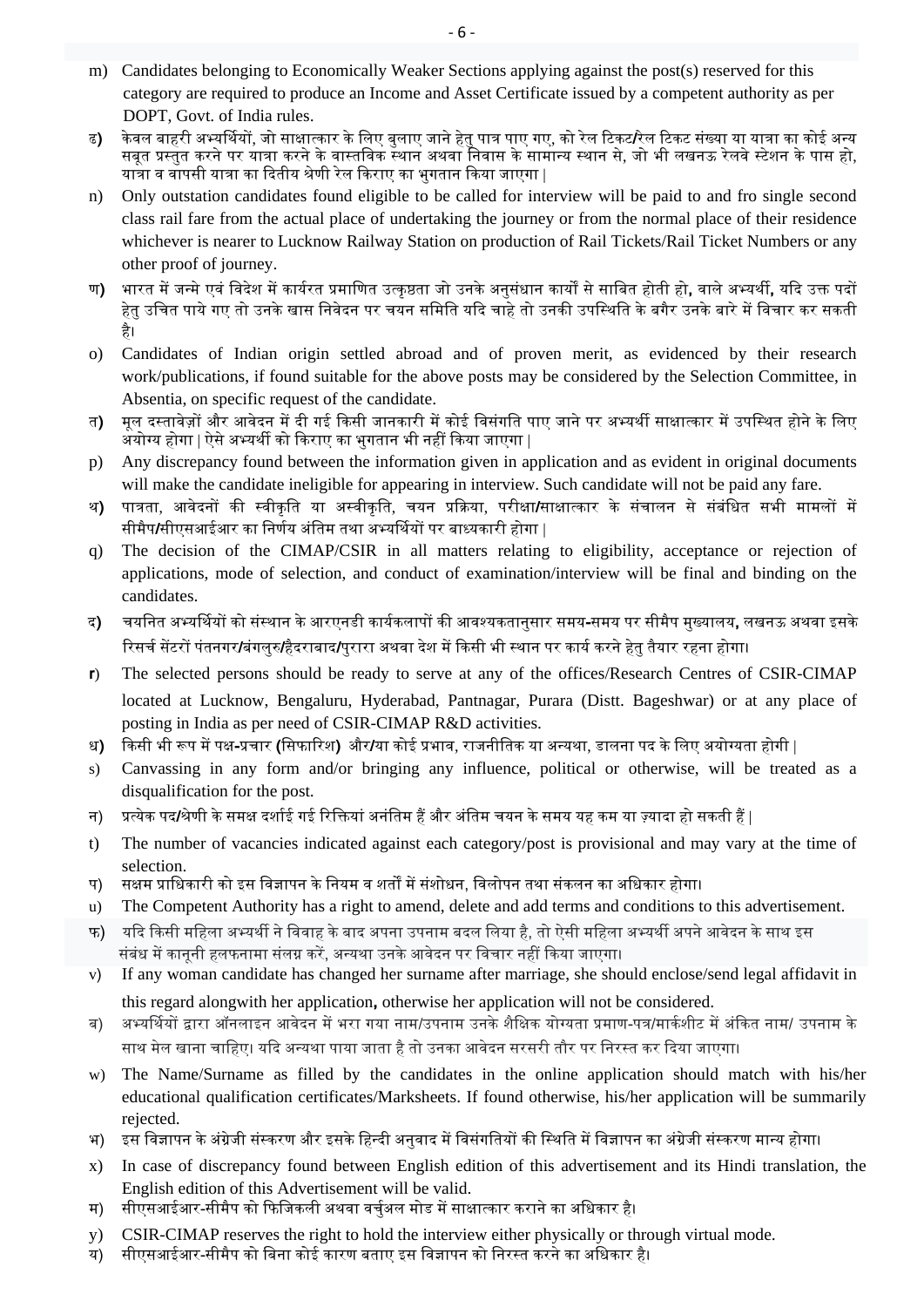z) CSIR-CIMAP reserves the right to cancel the advertisement without assigning any reason.

## **3.**छूट **/Relaxations:**

- क) जहाँ पद संबंधित श्रेणियों के लिए आरक्षित है. वहाँ निर्धारित प्रारूप में निर्धारित प्राधिकारी द्वारा हस्ताक्षरित अद्यतन प्रमाण पत्र साक्षात्कार के समय प्रस्तत करने पर **(**प्रति आवेदन के साथ संलग्न करें) भारत सरकार के लाग आदेश के अनसार ऊपरी आय सीमा में अ**.**जा**./**अ**.**ज**.**जा**.** को 05 वषर् तथा अन्य िपछड़ा वगर् को 03 वषर् की छूट दी जाएगी |
- a) The upper age limit is relaxable upto 05 years for SC/ST and 03 years for OBC as per Government order in force, only in those cases where the post is reserved for respective categories, on production of relevant latest certificate in the prescribed format signed by the specified authority at the time of interview (copy to be enclosed with the application).
- ख) सीएसआईआर प्रयोगशालाओं/संस्थानों, सरकारी विभागों, स्वायत्त निकायों तथा सार्वजनिक क्षेत्र उपक्रमों में कार्यरत नियमित कमर्चािरयᲂ को ऊपरी आयु सीमा मᱶ05 वषर् की छूट पर्दान की जाएगी **|**
- b) Upper age limit is also relaxable upto five years for the regular employees working in CSIR laboratories/institutes, Government departments, autonomous bodies and public sector undertakings.
- ग) भारत सरकार के प्रावधानों के अनुसार विधवाओं, तलाक़शुदा और पति से न्यायिक रूप से अलग हुई महिलाओं, जिन्होंने पुनर्विवाह नहᱭ िकया ह**,**ै के िलए ऊपरी आयु सीमा 35 वषर् है**(**अ**.**जा**./**अ**.**ज**.**जा**.** के िलए 40 वषर् तथा अ**.**िप**.**व**.** के सदस्यᲂ के िलए 38 वष**,**र् उनके लिए आरक्षित पदों के संबंध में**) |** इस उप-पैरा के तहत आय सीमा में छूट का दावा करने वाली महिलाओं को निम्नलिखित दस्तावेज़ पर्स्तुत करने हᲂगे**:** 
	- **i.** िवधवाᲐ के मामले म**,**ᱶ पित के मृत्यु पर्माण पतर् के साथ यह शपथ पतर् िक उनके ᳇ारा तब से पुनिववाह नहᱭ िकया गया है**|**
	- **ii.** तलाक़शुदा मिहला और पित से न्याियक रूप से अलग हुई मिहला के मामले म**,**ᱶ तलाक़ या न्याियक रूप से अलगाव के तथ्य को सािबत करन वाल े े उिचत न्यायालय के िनणर्य**/**िडकर्ी की पर्मािणत पर्ित**,** जैसा भी मामला हो**,** इस शपथ पतर् के साथ िक उन्हᲂने तब से आज तक पुनिववाह नहᱭ िकया है**|**
- c) As per GOI provisions, age relaxation for Widows, Divorced Women and Women Judicially Separated from their spouse and are not remarried, the upper age limit is relaxable up to the age of 35 years (upto 40 years for members of Scheduled Castes/Scheduled Tribes and upto 38 years for members belonging to the Other Backward Classes in respect of the posts reserved for them). The woman claiming age relaxation under this sub-para would be required to produce following documentary evidence:
	- i. In case of Widow, Death Certificate of her husband together with the Affidavit that she has not remarried since.
	- ii. In case of Divorced Women and Women Judicially Separated from their Husbands, a certified copy of the judgement/decree of the appropriate Court to prove the fact of divorce or the judicial separation, as the case may be, with an Affidavit in respect of Divorced Women that they have not remarried since.
- घ**) नि:**शक्त जनों के लिए आयु सीमा में छूट भारत सरकार के समय-समय पर संशोधित आदेशों के अनुसार स्वीकार्य है | इस उप-पैरा के तहत आयु सीमा में छूट का दावा करने वाले व्यक्तियों को अपने दावों के समर्थन में सक्षम प्राधिकारी द्वारा जारी निर्धारित प्रपत्र में प्रमाण पत्र प्रस्तुत करना होगा जिसमें स्पष्ट रूप से दर्शाया गया हो कि उनकी शारीरिक अक्षमता 40% या अधिक है | किसी भी मामले में इन अभ्यर्थियों की नियुक्ति चयन द्वारा सीधी भर्ती से भरे जाने वाले प्रत्येक विशिष्ट पदों के लिए सरकार द्वारा निर्धारित शारीरिक स्वस्थता के मानदंडों के अनुसार शारीरिक रूप से स्वस्थ पाये जाने के अधीन होगी |
- d) Age relaxation to Persons with Disabilities (PWD) is permissible as per GOI orders issued from time to time. The persons claiming age relaxation under this sub-para would be required to produce a certificate in prescribed proforma in support of their claims clearly indicating that the degree of physical disability is 40% or more. In any case, the appointment of these candidates will be subject to their being found medically fit in accordance with the standards of medical fitness as prescribed by the Government for each individual posts to be filled by Direct Recruitment by Selection.

## **CATEGORIES OF BENCHMARK DISABILITIES FOR ( PWD)**

- A . Blindness and low vision (**Visually handicapped VH)**
- B. Deaf and hard of hearing **(Hearing handicapped HH)**
- C. Locomotor disability including cerebral palsy, leprosy cured, dwarfism, acid attack victims and muscular

#### dystrophy (**Orthopedically handicapped - OH)**

- D. Autism, intellectual disability, specific learning disability and mental illness;
- E. Multiple disabilities from amongst persons under clauses (A) to (D) including deaf-blindness.

**1) Visually handicapped (VH)** persons are those who suffer from Blindness and low vision with following conditions:-

#### **Blindness : a)** Total absence of sight;

b) Visually acuity not exceeding 6/60 or 20/200 (Snellen) in the better eye with correcting lenses;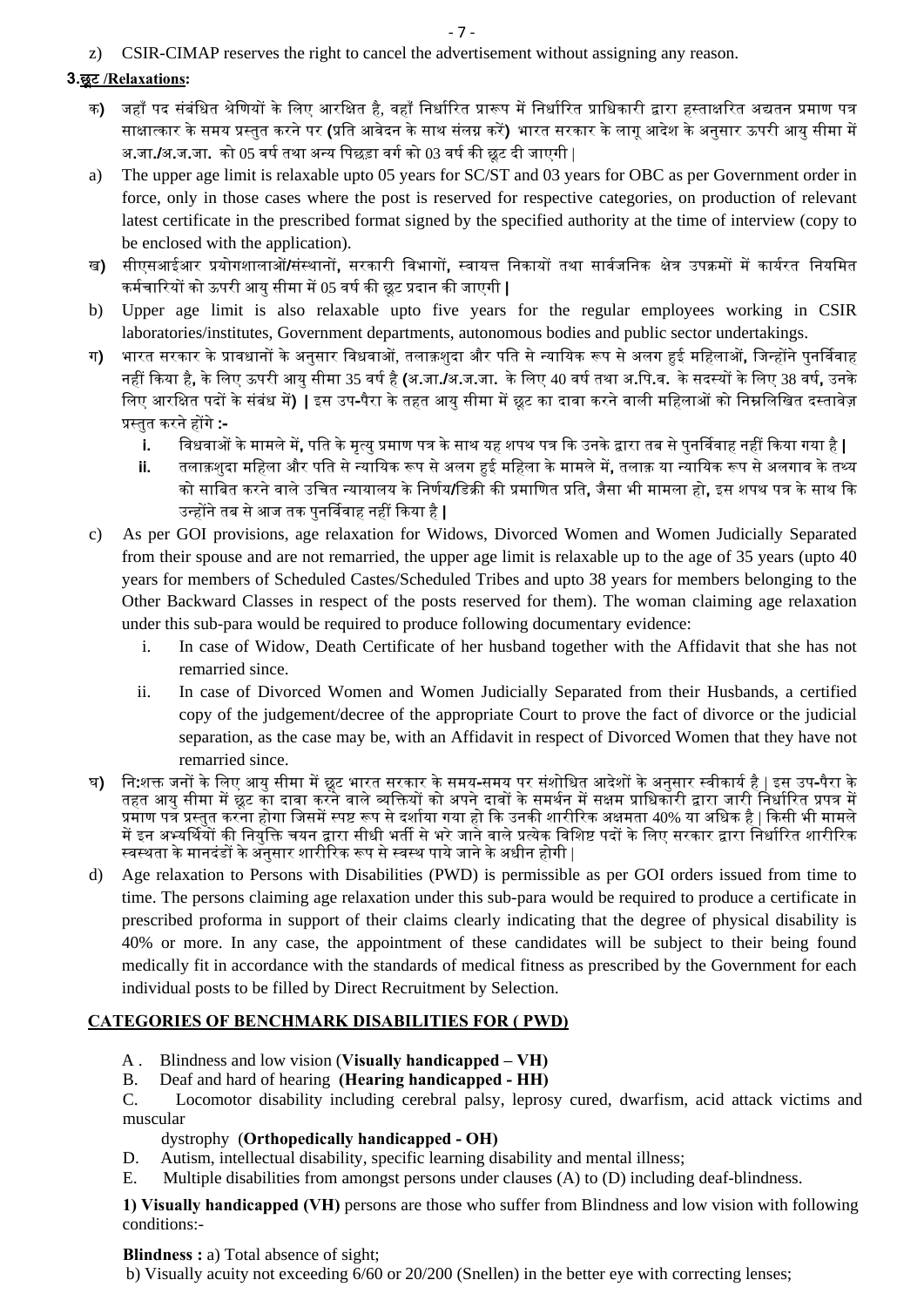- c) Limitation of the field of vision subtending an angle of 20 degrees or worse.
- **Low vision:** "Persons with low vision" means a person with impairment of visual functioning even after treatment or standard refractive correction but who uses or is potentially capable of using vision for the planning or execution of a task with appropriate assistive device.

**2) Hearing handicapped (HH)** persons are those in whom the sense of hearing is non-functional for ordinary purposes of life. They do not hear, understand sounds at all even with amplified speech. The cases included in this category will be those having hearing loss more than 90 decibels in the better ear (profound impairment) or total loss of hearing in both ears.

**3) Orthopedically handicapped (OH)** are those who have a minimum of 40% of physical defect or deformity which causes an interference with the normal functioning of the bones, muscles and joints**.** 

- ङ) विशेष योग्यता प्राप्त अभ्यर्थियों को अथवा इन पदों को भरने के लिए आवश्यक योग्यता और/या अनुभव प्राप्त पर्याप्त अभ्यर्थियों के न मिलने पर आयु सीमा, शैक्षिक योग्यता और/या अनुभव में छूट देने पर विचार किया जा सकता है।
- e) Relaxation in age, over and above the stipulated limit, educational qualification and/ or experience may be considered in case of exceptionally meritorious candidates or if sufficient number of candidates possessing the requisite qualification and/or experience are not available to fill up the posts.
- च) एक्स**-**सिवसमेन को ऊपरी आयु सीमा मे छूट िनयमानुसार दय होगी। े
- f) Relaxation of upper age limit for Ex-servicemen is admissible as per rules.
- छ**)** अ**.**जा**./**अ**.**ज**.**जा**./**अ**.**िप**.**व**./**िन**:**शक्तजन/आ**.**क**.**व**.**अभ्यिथयᲂ को साक्षात्कार के समय िनधार्िरत पर्पतर् मᱶ िनधार्िरत पर्ािधकारी ᳇ारा हस्ताक्षरित अद्यतन प्रमाण पत्र मूल रूप में प्रस्तुत करना होगा | अ.पि.व. के अभ्यर्थियों को भारत सरकार के डीओपीटी के नवीनतम ्<br>निर्देशों के अनुसार केन्द्र सरकार के अधीन पदों पर नियुक्ति हेतु वैध प्रमाण पत्र प्रस्तुत करना होगा |
- g) SC/ST/OBC/PWD**/**EWS Candidates are required to produce latest original certificate in the prescribed format signed by the specified authority at the time of interview. The OBC candidate should produce the certificate valid for appointment to post under the Central Government as per latest instructions issued by the DOPT (GOI).

#### **4.**आवदन पर्िकर्या े **/ How To Apply:**

- क**)** योग्य एवं इच्छुक अभ्यथᱮ हमारी वेबसाइट https:/**www.cimap.res.in** पर उपलब्ध फॉमर् को भरकर ऑनलाइन आवेदन कर सकते है।
- a) Eligible and interested candidates are required to fill the application form ONLINE by accessing the website https:/www.cimap.res.in.
- ख**)** ऑनलाइन आवदन पर्िकर्या क े े िलए कृपया ऊपर दी गयी वबसाइट पर े **'How to apply online', 'Fee Payment**  Procedure'और 'Application Form Replica'में दिये गए निर्देशों का संदर्भ लें।
- b) For online application process please refer **'How to apply online'** instructions, '**Fee Payment Procedure'** and '**Application Form Replica'** available on the above-mentioned website.
- ग**)** आवेदन नीचे िदये गए पाँच चरणᲂ मे िकया जाना ह**:-** ै
- c) The application is to be submitted in five distinct steps, as below:
	- 1. पोटर्ल रिजस्टर्ेशन**/**Portal Registration (ऑनलाइन**/**online)
		- 2. पद हते ु आवेदन/Apply for Post (ऑनलाइन**/**online)
		- 3. शुल्क भुगतान**/**Fee Payment (ऑनलाइन**/**online)
		- 4. आवेदन का अितम पर्स्त ं ुतीकरण**/**Final Submission of application (To press the 'SUBMIT' Button online)
		- 5. सभी संगत प्रपत्रों के साथ ऑनलाइन आवेदन-पत्र की प्रिंटआउट प्रति (हार्ड कॉपी) का डाक द्वारा प्रेषण।

Dispatch of Printout copy (Hard Copy) of online application along with all relevant document by post.

- घ) अावेदन करने के सभी चरणों की तिथि निम्नवत है**:-**
- d) The dates for all the stages of application are as follows:

| सोमवार, 11 अप्रैल, 2022; 10.00 Hrs. IST                                        |
|--------------------------------------------------------------------------------|
| Monday, 11 April, 2022; 10.00 Hrs. IST<br>मंगलवार, 17 मई, 2022; 23:59 Hrs. IST |
| Tuesday, 17 May, 2022; 23:59 Hrs. IST                                          |
| मंगलवार, 31 मई, 2022; 17:30 Hrs. IST                                           |
|                                                                                |
|                                                                                |

- alongwith all relevant documents at CIMAP: Tuesday**,** 31 May, 2022; 17:30Hrs. IST
	-
- ङ) अावेदकों को सीमैप वेबसाइट पर उपलब्ध 'Fee Payment Procedure'के अनुसार रु॰ 100/- के आवेदन शुल्क का भगतान करना है। अ.जा**./अ.ज.जा./महिला/नि:शक्तजन/विदेश में रह रहे भारतीय अभ्यर्थियों तथा सीएसआईआर के नियमित कर्मचारियों को आवेदन** शल्क भगतान से छूट दी गयी है।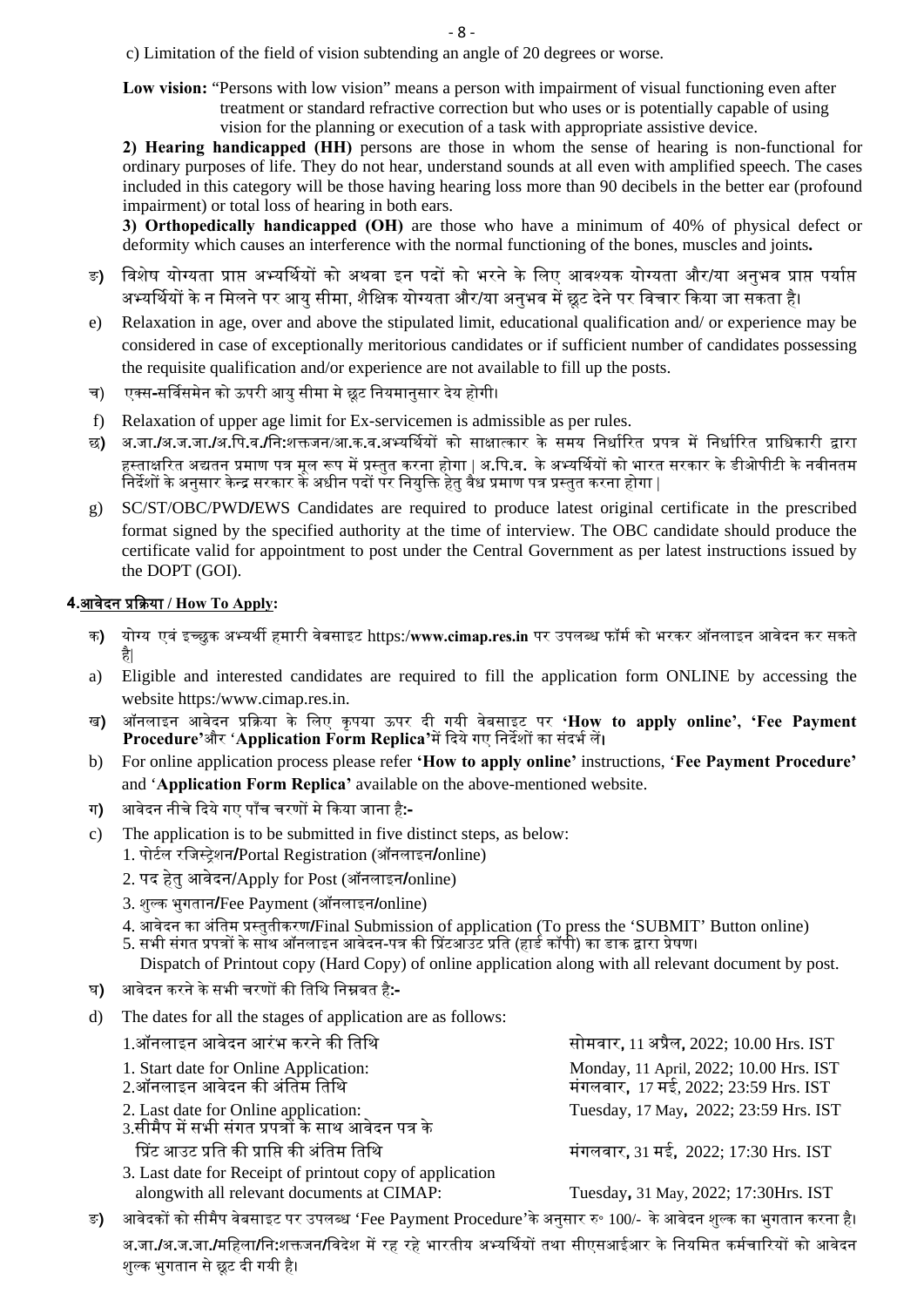- e) Candidates are required to pay application fee of Rs.100/- only as per 'Fee Payment Procedure' available on the website. The candidates belonging to SC/ST/Women/PWD/Abroad candidates and regular employees of CSIR are exempted from payment of application fee.
- च) सफल ऑनलाइन आवेदन को **सबमिट बटन** पर क्लिक करने के बाद प्रदर्शित पृष्ठ द्वारा दर्शाया गया है जो **"आवेदन संख्या"** को दर्शाता

है। कपया आवेदक इसे ध्यान से नोट करें और सरक्षित रखें। यदि आवेदक इसे सरक्षित नहीं रखते हैं. तो आवेदक एप्लिकेशन को दोबारा प्रिंट नहीं कर पाएंगे।

- f) Successful online application is indicated by the page displayed after clicking **Submit Button** indicating the generated **"Application Number"**. Please note down the same carefully and preserve it. If you do not preserve it, you will not be able to Re-print the Application.
- छ**)** ऑनलाइन आवेदन की िपर्टआउट कॉपी**,** शैिक्षक योग्यता, जन्म ितिथ, अनभव पर्माण पतर् ु , जाित पर्माण पतर् **(**यिद कोई हो**)** की

स्वप्रमाणित प्रतियाँ सहित स्पीड पोस्ट/रजि0 पोस्ट द्वारा "प्रशासनिक अधिकारी, सीएसआईआर-केंद्रीय औषधीय एवं सगंध पौधा **संस्थान, पोस्ट <b>ऑफ़िस -सीमैप, लखनऊ-**226015″ को **दिनांक 31.05.2022** या उससे पहले प्राप्त हो जाने चाहिए | एक से अधिक पदों के लिए आवेदन करने वाले उम्मीदवारों को प्रत्येक आवेदन की हार्ड कॉपी अलग-अलग संलग्नकों के साथ अलग-अलग लिफाफे में भेजनी होगी जिसमें पद का कोड नंबर दशार्या गया हो।

- g) The Printout of the application, generated after online submission, duly accompanied by self-attested copies of the requisite certificates/mark sheets, testimonials, date of birth, educational qualifications, experience, re-prints of publications and community certificate, if any, addressed to the **″Administrative Officer, CSIR-Central Institute of Medicinal and Aromatic Plants, Post Office-CIMAP, Lucknow-226015″**should reach this office by **speed post/registered post on or before 31.05.2022.** Candidates applying for more than one post must send the hard copy of each application separately alongwith enclosures indicating the Code No. of the post**.**
- ज) अभ्यर्थियों से अनुरोध है कि यदि विश्वविद्यालय**/**संस्थान सीजीपीए**/एसजीपीए/ओजीपीए ग्रेडस इत्यादि अवॉर्ड करता** है, तो वे इसे अपने विश्वविद्यालय**/**संस्थान के फ़ॉर्मुला के अनुसार प्रतिशत में रूपान्तरित करें |
- h) In case of Universities/Institutes awarding CGPA/SGPA/OGPA Grades etc., candidates are requested to convert the same into percentage based on the formula as per their University/Institute.
- झ) आवेदन पत्र के लिफ़ाफ़े पर ऊपर की ओर **″--------------------- पद हेत् आवेदन (पोस्ट कोड <b>……………..विज्ञापन संख्या ………………)″** िलखा हुआ हो |
- i) The envelope containing the application should be superscribed "Application for the post of **………………….(Post code …………… Advt. No. ………………)″.**
- ञ**)** सरकारी कमर्चािरयᲂ के आवेदन तभी स्वीकार िकए जाएंगे जबिक वे उिचत माध्यम से िनयोक्ता ᳇ारा इस आशय के पर्माण**-**पतर् के साथ भेजे जाएं कि आवेदक का चयन होने की स्थिति में नियुक्ति प्रस्ताव प्राप्ति के एक माह के भीतर उसे कार्यमुक्त कर दिया जाएगा तथा जिसमें सतर्कता अनापत्ति का भी उल्लेख किया गया हो **|** यद्दपि आवेदन की अग्रिम प्रति अंतिम तिथि से पहले जमा करवाई जा सकती है**|** उिचत माध्यम ᳇ारा िकए गए आवेदन सीएसआईआर**-**सीमैप**,** लखनऊ मᱶ शीघर्ाितशीघर् पहुचनँ े चािहए **|**
- j) Applications from employees of Government Departments will be considered only if forwarded through proper channel, certified by the employer that the applicant, if selected will be relieved within one month of the receipt of the appointment orders and in which vigilance clearance should also be recorded. However, advance copy of the application may be submitted before the closing date. Applications routed through proper channel should reach CSIR-CIMAP, Lucknow at the earliest.
- ट) अभ्यर्थी विशेष रूप से ध्यान दें कि अंतिम तिथि के बाद प्राप्त आवेदन-पत्र चाहे वो किसी भी कारण (जैसे कि लिफाफे पर गलत पता**,** कहीं और पहुंचा या डाक में देरी इत्यादि**)** से हो, उन पर विचार नहीं किया जाएगा।
- k) Candidates should specifically note that the applications received after the closing date for any reason whatsoever (such as envelopes wrongly addressed, delivered elsewhere, postal delay etc.) will not be entertained by CIMAP, Lucknow.
- ठ) अधूरे भरे आवेदन**-**पतर् **(**जैसे अहस्ताक्षिरत**,** िबना फोटोगर्ाफ **/** एिप्लकेशन फी **/** दस्तावेजᲂ की पर्ित**),** पर िवचार नहᱭ िकया जाएगा और उनका अभ्यथर्न िनरस्त कर िदया जाएगा।
- l) Incomplete applications (i.e. unsigned, without photograph and applicable testimonials etc.) will not be entertained and will be summarily rejected.

ड) एक बार किए गए आवेदनों को वापस लेने की अनुमति नहीं दी जाएगी और एक बार भुगतान की गई फीस किसी भी मायने में वापस नहीं की जाएगी और न ही इसे किसी अन्य भर्ती या चयन प्रक्रिया के लिए आरक्षित रखा जा सकता है।

- m) Applications once made will not be allowed to be withdrawn  $\&$  fees once paid will not be refunded on any count nor can it be held in reserve for any other recruitment or selection process.
- ढ) िबना हाड कॉपी क र् े मातर् ऑनलाइन आवेदन (अथवा इसके िवपरीत) पर िवचार नहᱭ िकया जाएगा।
- n) Mere submission of online application without hardcopy (vice-versa) will not be considered.